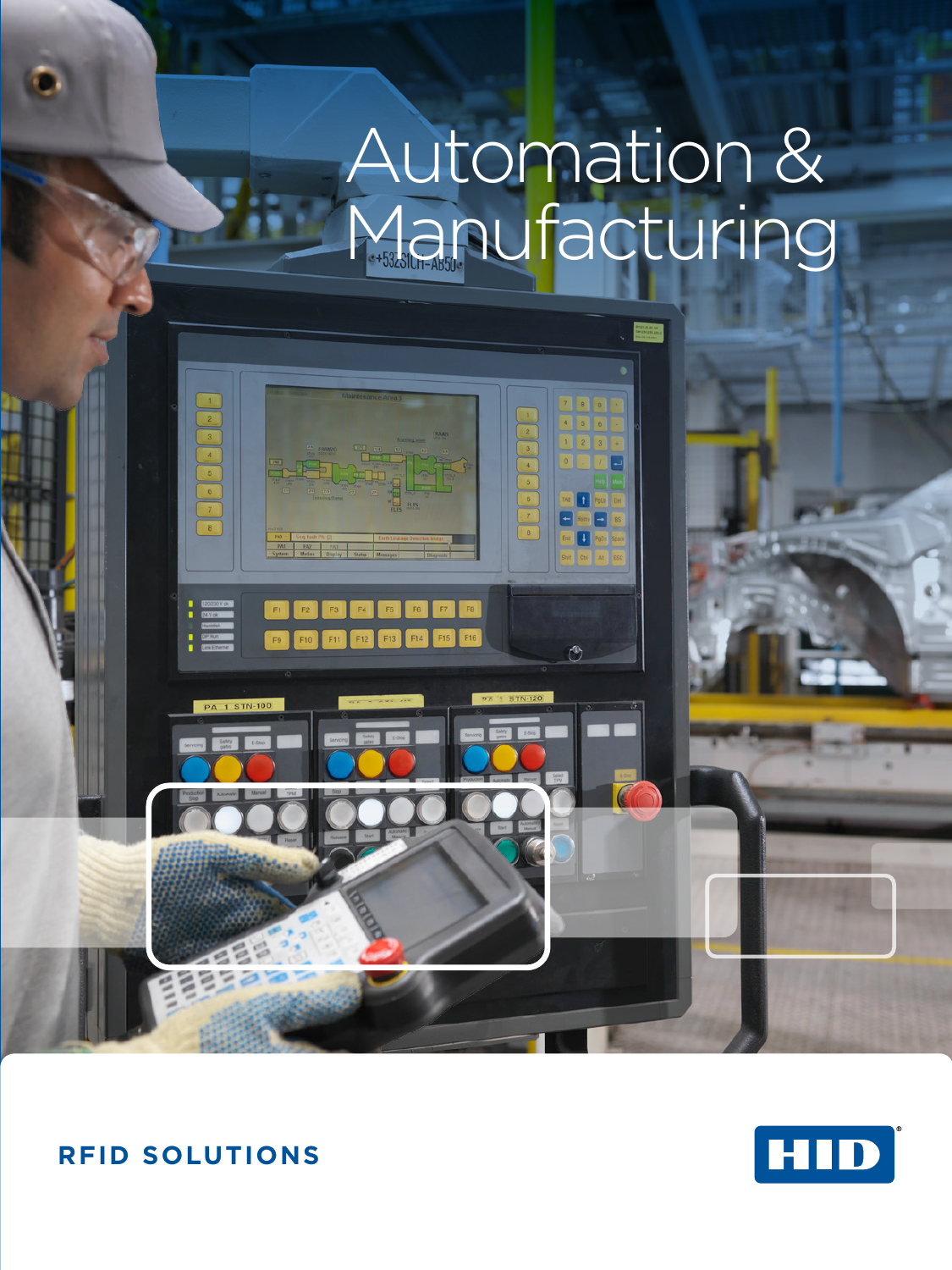## Lower operating costs, improve decision making

and enhance inventory management







#### **HISTORY OF INNOVATION**

Despite the broadest tag portfolio for automation and manufacturing in the industry, at any point in time, HID Global is working on dozens of custom development projects for automation customers. With a long history of innovation, HID's expertise in designing transponders for unique application requirements is unparalleled.

Manufacturing today is increasingly sophisticated, involving complex, automated procedures. With this sophistication has come a greater need to monitor products as they go through the production process to achieve efficiencies that lower operating costs. Along with other elements of an automation solution, HID Global's RFID tags enable data to move with a product, adding information as the product travels through the manufacturing process or monitoring the performance and repair history of the manufacturing equipment. The tags also track rework, conversions and personalization, as well as monitor failure data and quality measures. Not only does this improve the security and management of a company's inventory, but it also helps to avoid the cost of scrapping products that deviate from defined procedures or are victims of human error.

#### **Improve decision making with more data.**

Good information leads to good decision making. Tracking data on assembly line equipment can help you arrive at more immediate, more strategic decisions for your company. Why not take advantage of information already available? RFID tags from HID Global help you collect and maintain data on subcomponents within complex products or gather information

from the production line control system. This greater intelligence helps you improve future decision making and achieve a maximum return on your investment. It also enhances your record keeping for warranties or possible litigation, as critical information on each item is stored with the product and retrieved as needed during or after the manufacturing process. Data collected can even lead to process changes such as greater automation, resulting in improved business performance, inventory tracking and quality control. The result is a stronger competitive advantage.

#### **Save costs and reduce waste.**

HID Global can help you enhance the efficiencies of your operations. By learning more about your automation processes, you can reduce errors along the production line. Reduced errors mean less waste and better control of supplies and inventory. More efficient manufacturing leads to a lower rate of yield loss as well as a reduced head count, both of which save you money. In addition to keeping track of your inventory and helping you avoid unnecessary losses, RFID tags keep accurate records of the tools used in your manufacturing processes and the maintenance schedules of those tools, optimizing the equipment for a longer life.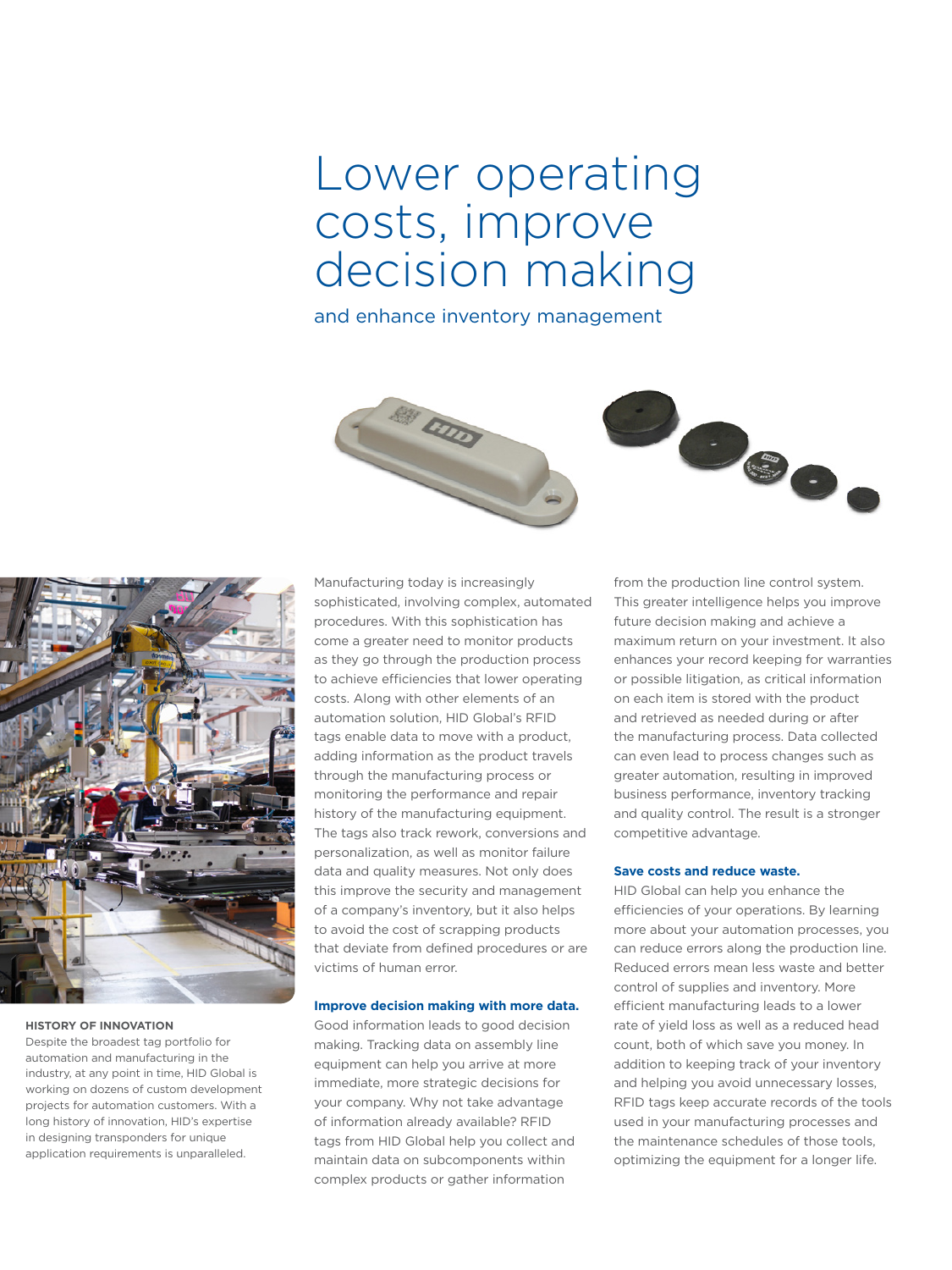#### **Benefit from durable tags.**

RFID tags from HID Global are durable enough for the most demanding applications. They work in metallic environments and can withstand extreme temperatures, harsh chemicals and the rough handling often found in highvolume manufacturing facilities or during transportation. They can be read quickly, in proximity, as products speed by on an assembly line, even through special packing materials. This is especially useful in large manufacturing organizations when automation is critical to achieving higher efficiencies. Our tags also adhere to the standards of ISO 15693 or UHF EPC Class 1 Gen 2, including its anti-collision requirements, and can be created to read in almost a 360 degree circle. HID tags can be provided UV-, flame- or radiation-resistant and food compatible. Memory capacity may go up to 8 Kilobytes - the maximum specified by ISO/IEC 15693.

#### **Achieve high quality control standards.**

With the eyes of the world focused on quality, RFID tags help you ensure the highest quality in your product processes. RFID transponders from HID Global enable compliance with total traceability requirements for products throughout your manufacturing process. You will know the number of parts you should have at the end of the line automatically, in real-time, making life cycle management more efficient. This will decrease the number of misplaced parts or the need for manual correction. Because each tag is linked to a database

that holds information on every product, you know where the item was produced, which components went into each product, what day and time a product went through each production process and who was involved in the assembly line. This enables you to stand behind your warranties with greater confidence.

#### **Consider custom tags.**

HID Global offers a wide range of finished RFID tags, from standard tags enhanced with special features to completely customized RFID tags. Our standard portfolio of tags fulfills 80 percent of all needs, but when customization is required, HID Global works in collaboration with our original equipment manufacturer (OEM) partners to produce special tags for special needs. Our experience and flexibility enable us to provide tags with unique housing or performance parameters or tags that simply feature custom logos or special identification to help OEMs differentiate themselves in the market. We select the right integrated circuit for each application according to performance, features and cost parameters.

#### **We provide flexible support for OEMs.**

HID Global works effectively with OEMs, including those who require specific customization such as printing, additional testing, packaging and quality audits. We bring new ideas and solutions to the table, along with technical expertise, to provide unique, customized products to our partners quickly.

| <b>Product Name</b> | IN Tag 200/300/500                                                                                                                                                               | IronTag <sup>®</sup>                                                                                   | Poly Tag 340                                                                         | <b>High-Temperature Label</b>                                                          |
|---------------------|----------------------------------------------------------------------------------------------------------------------------------------------------------------------------------|--------------------------------------------------------------------------------------------------------|--------------------------------------------------------------------------------------|----------------------------------------------------------------------------------------|
| <b>Application</b>  | Ruggedized discs<br>for severe industrial<br>environments, flame<br>resistant and food<br>compatible                                                                             | Highly robust<br>compact UHF<br>on-metal tag,<br>with temperature<br>resistance up to<br>428°F / 220°C | Durable tag for<br>outdoor or on-metal<br>use requiring extreme<br>impact resistance | Laser engravable,<br>flexible UHF tag<br>resisting temperatures<br>up to 446°F / 230°C |
| Frequency           | 125 kHz / 13.56 MHz /<br>865 MHz (EU) /<br>915 MHz (US)                                                                                                                          | 865 MHz (EU)<br>915 MHz (US)                                                                           | 125 kHz / 13.56 MHz                                                                  | 860 - 960 MHz<br>(Worldwide)                                                           |
| <b>Read Range</b>   | Read range is highly dependent upon multiple parameters including reader, environment and application.<br>HID Global tags are tested and proven to be at the top of their class. |                                                                                                        |                                                                                      |                                                                                        |

#### **WE ARE YOUR PROVEN SOLUTION PROVIDER FOR RFID TAGS.**

HID Global will work with you to provide the best solutions for your automation and manufacturing identification needs. With many years of manufacturing experience, we understand your requirements and expectations. We work in close cooperation with system integrators around the world to develop systems that meet your most stringent demands. Whether you need standard or customized tags, we can deliver the products you need with exceptional quality and service.

HID Global has over 45 years of manufacturing experience and over 20 years of expertise in contactless technology development and manufacturing. Users and developers worldwide rely on the product line from HID Global for responsive solutions, fast turnaround, dependable quality and exceptional performance.



Our tags are highly readable and designed to work well with a variety of reader control platforms and architectures. When used with a network of readers, our tags provide real-time location of the parts and tools you use in your manufacturing process.



Our production facilities are ISO9001-2008 certified. Key procedures relating to business and quality systems are continually monitored for ongoing improvement which results in the highest quality of products for customers.